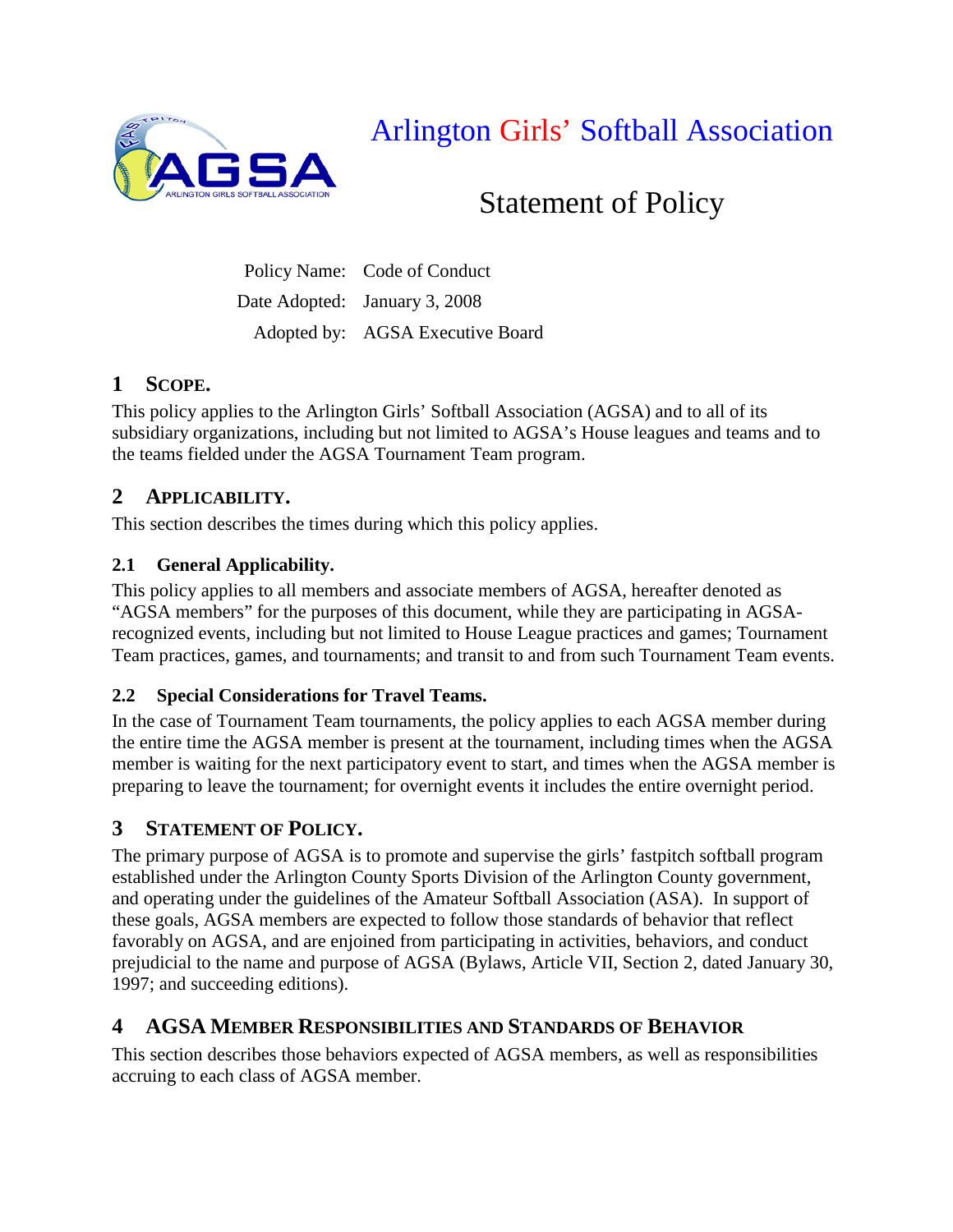#### **4.1 Player Reponsibilities and Standards.**

A player shall:

- attend practices, games, and tournaments. A player shall notify the head coach of her team promptly when she cannot attend an event.
- show up prepared for all events by getting proper rest, being clothed or uniformed properly, and bringing her equipment (fielding glove, cleats, batting glove, etc.) in good working order.
- follow coaches' directions by working attentively at drills without requiring constant supervision; by paying attention at all times; and by not distracting other players.
- cheer for her team positively in the spirit of good sportsmanship; avoid public criticism of teammates; and refrain from shouting negative comments or cheers about other teams or game officials. Examples of such negative comments include statements that the opposing pitcher is slow or that the batter is a poor hitter.
- help other players upon request of the coach.
- assist the coaches as requested in setting up and putting away equipment, supplies, and stations.
- refrain from publicly criticizing or questioning the coach's calls or decisions. If a player has a concern or disagreement with the coach, that player should discuss that concern with the coach in private.

## **4.2 Parent responsibilities.**

The parent of a player shall:

- supply registration information, including a birth certificate, and pay team fees when requested to do so.
- ensure that the player attends practices, games, and tournaments, and that the head coach is notified promptly when a player cannot attend an event. If a player misses the practices preceding a tournament, the player's absence will affect her playing time and position in the tournament.
- cheer the team positively, avoid public criticism of any AGSA players, and refrain from shouting negative comments or cheers about competing teams or the umpires.
- refrain from publicly criticizing or questioning the coach's call or decisions. If a parent has a concern or disagreement with the coach, that parent should discuss that concern with the coach in private.
- refrain from giving directions to players at games or practices. Only the coaches and, in certain cases, players are authorized to provide directions to other players.
- assist in team activities as assigned by or requested by the head coach. Examples include providing refreshments and making hotel reservations.

## **4.3 Coach responsibilities.**

A coach shall: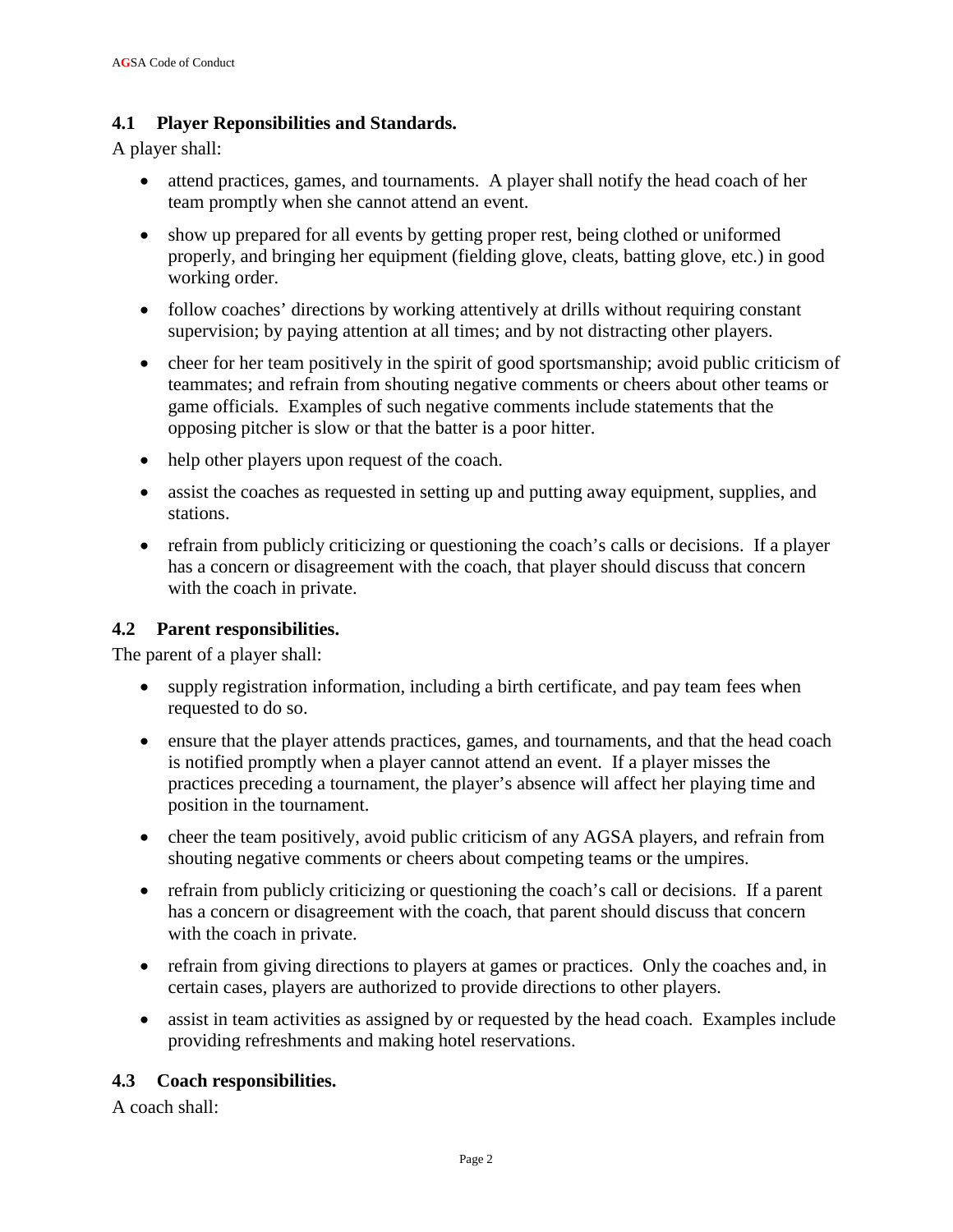- provide a learning experience that promotes the development of each player's skills and knowledge of softball.
- plan and organize practices to make efficient use of time and foster a productive learning experience.
- ensure a positive environment and good sportsmanship by enforcing the code of conduct.
- give feedback on player performance in a positive manner.
- treat players with courtesy and respect.
- cheer the team positively, avoid public criticism of players, refrain from making negative comments or cheers about competing teams, and refrain from baiting umpires or expressing disagreement with an umpire's decision in an offensive or unsportsmanlike way.
- keep players and parents informed about team plans, policies, practices, and games.
- keep players and parents informed about plans for player development, and to inform a player's parents about her progress in her development.
- be candid about expectations regarding playing time and positions to be played.

# **5 PROHIBITED BEHAVIORS[1](#page-2-0) .**

#### **5.1 Introduction**

 $\overline{a}$ 

This Code of Conduct serves as a guide toward achieving standards of behavior for both athlete and non-athlete AGSA members. As such, it includes descriptions and examples of proscribed activities, behaviors, and conduct that include, but are not limited to, the following.

- Use of illegal substances, medically unadvisable substances, or substances banned by the NCAA is prohibited, as is making these substances available to others.
- AGSA members shall not create or participate in any activity that creates an atmosphere of humiliation, degradation, abuse, or danger to others.
- Hooliganism, vandalism, defacing of objects, graffiti writing, fighting, and other public misbehavior are prohibited by AGSA members while participating in AGSA events.

Examples of prohibited behaviors are shown in the tables at the end of this Statement of Policy.

## **5.2 Classification of Prohibited Behaviors**

A table appended to this Statement of Policy lists examples of prohibited behaviors in various classes or levels of severity. The table is not intended to be exhaustive or comprehensive. The levels of misconduct include minor, serious, and severe misconduct.

<span id="page-2-0"></span><sup>&</sup>lt;sup>1</sup> Material in this section leans heavily on the George Mason University Student Athlete Handbook [\(http://grfx.cstv.com/photos/schools/gema/genrel/auto\\_pdf/stud-ath-handbook.pdf\)](http://grfx.cstv.com/photos/schools/gema/genrel/auto_pdf/stud-ath-handbook.pdf); the Olentangy Schools Athletic Handbook [\(http://www.olentangy.k12.oh.us/district/board/policy/handbooks/athletic/06dat.html\)](http://www.olentangy.k12.oh.us/district/board/policy/handbooks/athletic/06dat.html); the Altus Public Schools Student Athlete Training Policy; and the Waterview Public Schools Extra-Curricular Substance Abuse Policy (http://www.wtvl.k12.me.us/policies/JPolicy/JFCF(1).html.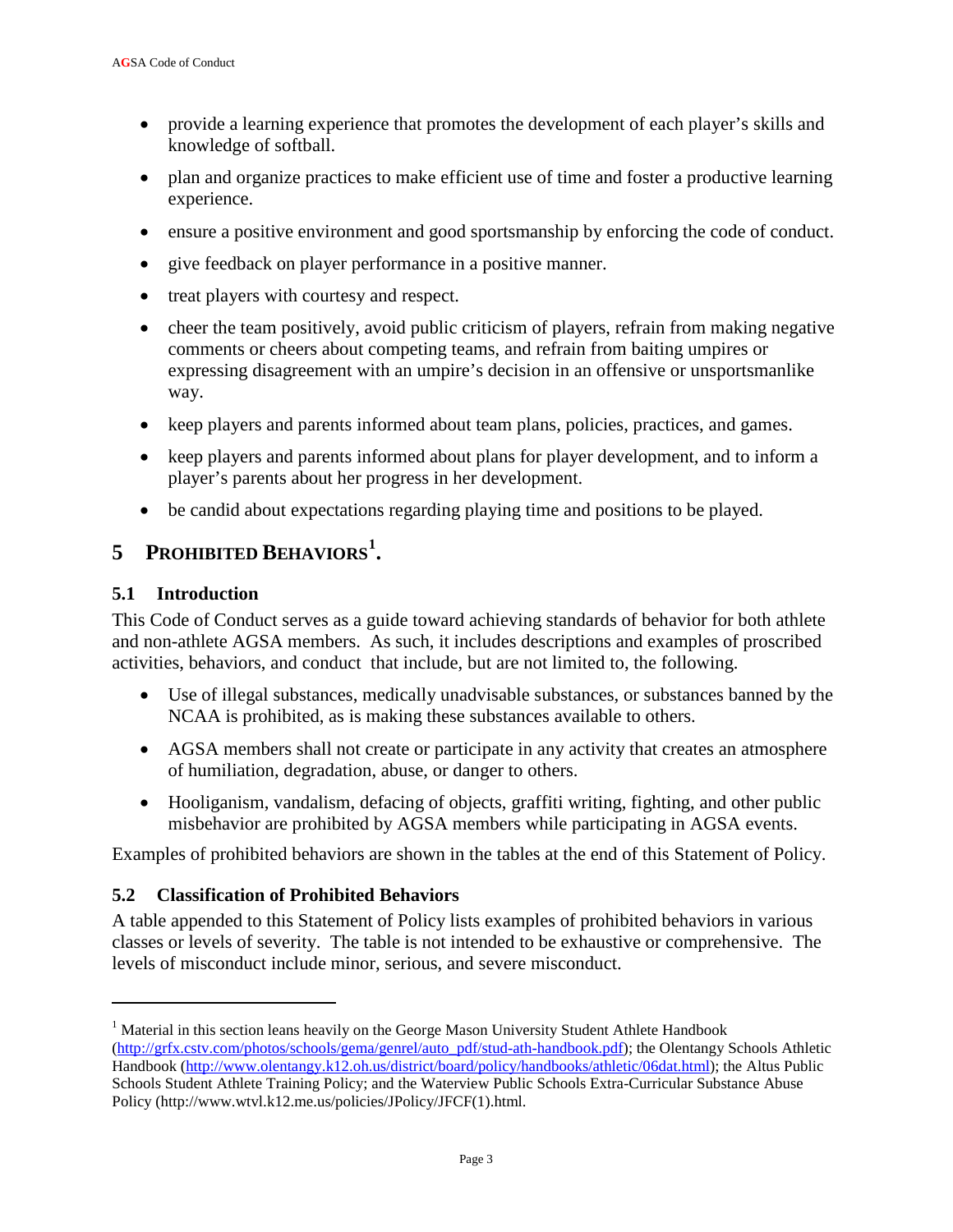Upon receipt of a complaint of misbehavior, the AGSA Executive Board will determine, by majority vote of a quorum of the Executive Board, which level of severity a particular misbehavior attains, irrespective of whether the accused person is found to have misbehaved. The Recording Secretary shall record the nature of the alleged misbehavior and the Executive Board's judgment as to the level of severity of that misbehavior, and shall retain those records in the special place designated for such records (see Record Keeping, below).

Incidents of misconduct are cumulative over the lifetime of an AGSA member's association with AGSA.

## **5.3 Accusations of conduct violation.**

The procedure for bringing an accusation of policy violation to the attention of AGSA is as follows:

- 1. Anyone may bring an allegation of violation of this policy to any adult member of AGSA.
- 2. The adult member of AGSA must communicate all allegations of violation to a member of the AGSA Executive Board within 48 hours of having received the allegation.
- 3. The Executive Board member receiving the allegation shall notify the AGSA President within 48 hours of having received the allegation.
- 4. The President of AGSA shall inform the Executive Board of the receipt of an allegation of a violation of this policy and shall convene an extraordinary meeting of the Executive Board within 7 calendar days of having been notified of an allegation of violation of this policy.
- 5. The purpose of the extraordinary meeting of the Executive Board shall be for the President of AGSA to communicate the allegation to the Executive Board, for the Executive Board to discuss the allegation, and to schedule a hearing on the allegation. The hearing is to be scheduled to take place within 7 calendar days of the date of the extraordinary meeting.

All incidents of alleged misconduct rising to the levels described in this document must be reported to the Executive Board; neither coaches nor AGSA officials shall take it onto themselves to treat the matter privately.

The Executive Board will inform the AGSA member and her parents of any allegations made against her.

## **5.4 Accused's Right to Hearing**

Persons accused of violating this policy have a right to a hearing before a quorum of the Executive Board. A quorum of the Executive Board must be present for the hearing to be valid under this Statement of Policy.

A hearing shall be offered to the person accused of violating this AGSA policy, to be held within 7 calendar days of the Executive Board's extraordinary meeting mentioned in Article 5.3 above.

The person accused of violating this AGSA policy will be given the opportunity at their hearing to refute the allegation and to produce witnesses and evidence that they did not violate this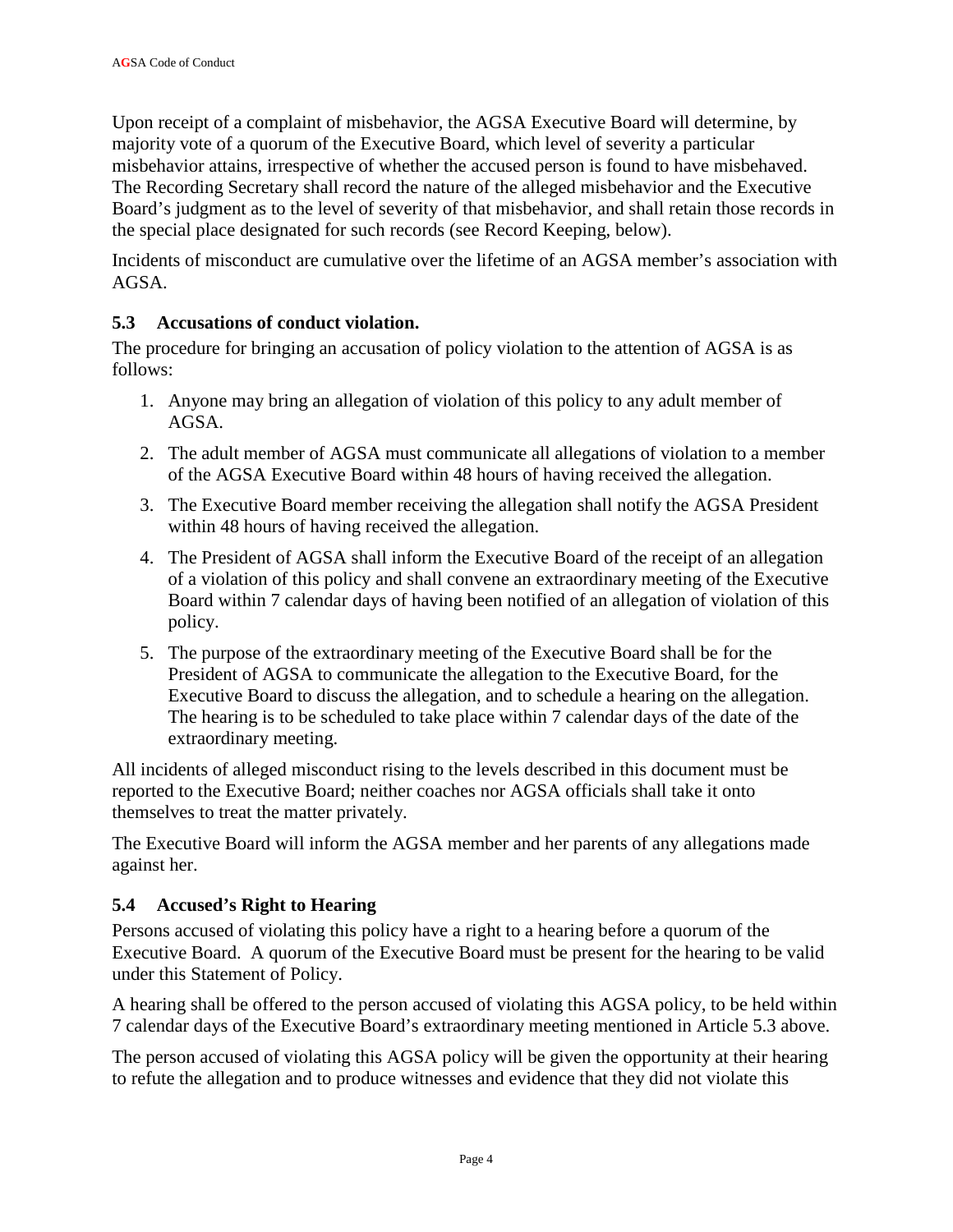policy. Athlete members of AGSA shall be expected to be accompanied by one or both of their parents.

If the accused elects not to attend the offered hearing for any reason, the Executive Board will adjudicate the incident without input from the accused person. Witnesses may be asked to attend the adjudication session.

## **5.5 Adjudication.**

Immediately after hearing the evidence, continuous in time with the hearing, the Executive Board shall discuss the allegation and the evidence for violation, and shall decide, based on evidence presented, whether the alleged incident occurred and will determine the appropriate sanction. A quorum of the Executive Board must be present for the hearing and adjudication to be valid. The decision shall be determined by a two-thirds vote of the quorum of the Executive Board present at the hearing.

## **5.6 Right of appeal.**

If the person accused of violation of this policy does not agree with the conclusion of the Executive Board, that person has the right to appeal to the general AGSA Board. An appeal must be submitted in writing to the President or other Executive Board member within 7 calendar days of the adjudication hearing. If such an appeal is submitted, the President shall convene an extraordinary meeting of the AGSA General Board within 14 days of the adjudication hearing for the purpose of hearing the appeal. If no quorum for an extraordinary meeting of the AGSA General Board can be obtained within 14 days of the adjudication hearing, then the President shall convene an extraordinary meeting of the AGSA General Board as soon as a quorum can be obtained.

The appeal shall be conducted in a manner similar to that described for the original hearing, except the decision-making body shall be the AGSA General Board. For the purposes of an appeal, a quorum of the AGSA General Board shall comprise the Executive Board plus a number of non-Executive Board members that is at least two times plus one greater than the number of voting members of the Executive Board (e.g., if the Executive Board comprises 5 members, a quorum of the General Board for an appeal will be a quorum of Executive Board members plus, at minimum, 11 non-Executive Board members).

Decisions shall be made by two-thirds vote.

The decision of the extraordinary meeting of the AGSA General Board on the allegation is final; no further right of appeal is envisioned.

## **5.7 Sanctions.**

## *Introduction.*

Sanctions for violation of this policy will vary according to the seriousness of the violation. In general, sanctions should be such that the violator will have the opportunity to learn to accept responsibility for their actions. Consequences to the viability or competitiveness of an AGSA team shall not be considered by the Executive Board when deciding upon sanction.

Two-thirds of the quorum of the Executive Board present at the adjudication hearing must agree with a proposed sanction for it to be applied. If the allegation is determined by vote to have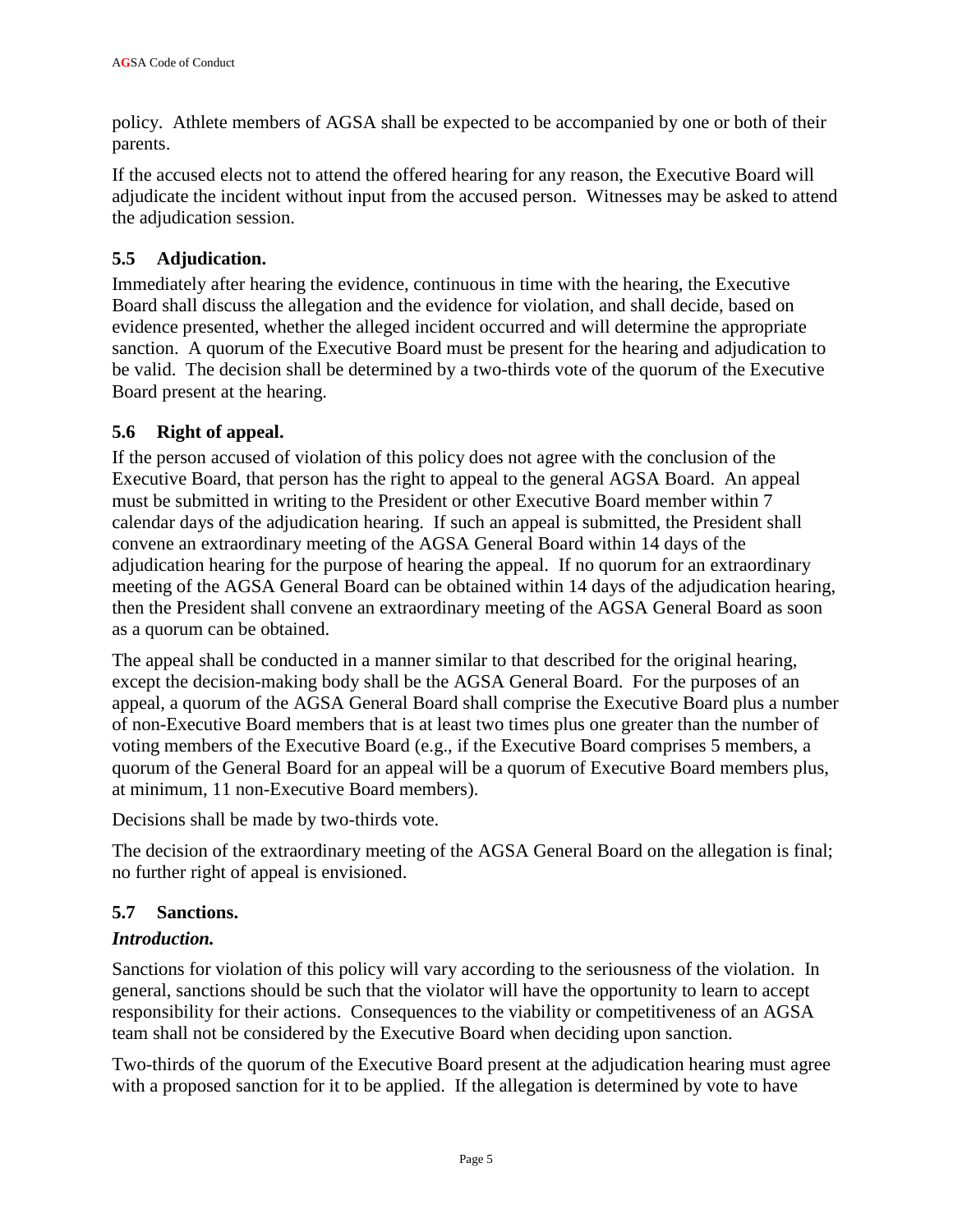occurred, but two-thirds of the Executive Board cannot agree on a proposed sanction, the listed minimum sanction will be applied.

A series of definitions and minimum sanctions are listed below. A table of example misconduct, categorized by severity, can be found in the next section. The table of misconduct is intended as a set of examples for use as guidance by the Executive Board, and shall not be taken to be a comprehensive list.

## *Definitions*

A *game* is a standard, multi-inning fastpitch softball game.

*Number of games in a season* is determined as follows: for each single game, count 1; for each double-header count 2; and for each scheduled multi-game tournament count 4. All games in a season, both completed and planned, shall be counted (e.g., if 3 single games, 4 double headers, and 5 tournaments are scheduled in a playing season, the number of games in that season is (3 x  $1) + (4 \times 2) + (5 \times 4) = 31$ . For purposes of counting number of games, the cited formula shall be used even for tournaments that have already occurred, regardless of the number of games that were played in those tournaments.

In a *suspension*, the suspended player shall attend and participate in all practices under the same terms of attendance as the rest of her team. She shall attend all games of her team, but shall not play in the attended game, shall not wear her uniform, and shall not sit in the dugout during the game for which she is suspended.

A player who has suffered *expulsion* from AGSA is permanently separated from AGSA for the current and all future seasons, and shall not participate in any AGSA activities nor play in any AGSA-sponsored games.

An *adult* who has been *suspended* shall be excluded from AGSA activities for the same durations as stated for players. For adults, this means that they shall not coach a team in any way nor enter the team dugout during any game for which the adult is suspended.

In an *adult expulsion*, the expelled adult is permanently separated from AGSA for the current and all future seasons, and shall not participate in any AGSA activities nor participate in any way in AGSA-sponsored games. It is beyond the power of AGSA to exclude adults from the public spaces in which AGSA pursues its activities; however, the intent of an expulsion of an adult is to distance the sanctioned adult as far from AGSA activities as possible.

#### *Sanctions.*

There are four levels of sanction, according to the severity of the misconduct. All sanctions described are minimum sanctions; the Executive Board may impose harsher punishments if, in its judgment by vote, the severity of a particular transgression calls for a harsher punishment.

#### *Minor misconduct, first occurrence Suspension level I*

- the minimum period of suspension level I shall be two calendar weeks or ten games, whichever is less for the House Program and whichever is longer for the SAGE Program; the Executive Board may, at its option, impose a longer suspension
- the person will be stripped immediately of any leadership positions (e.g., team captaincy) for the balance of the season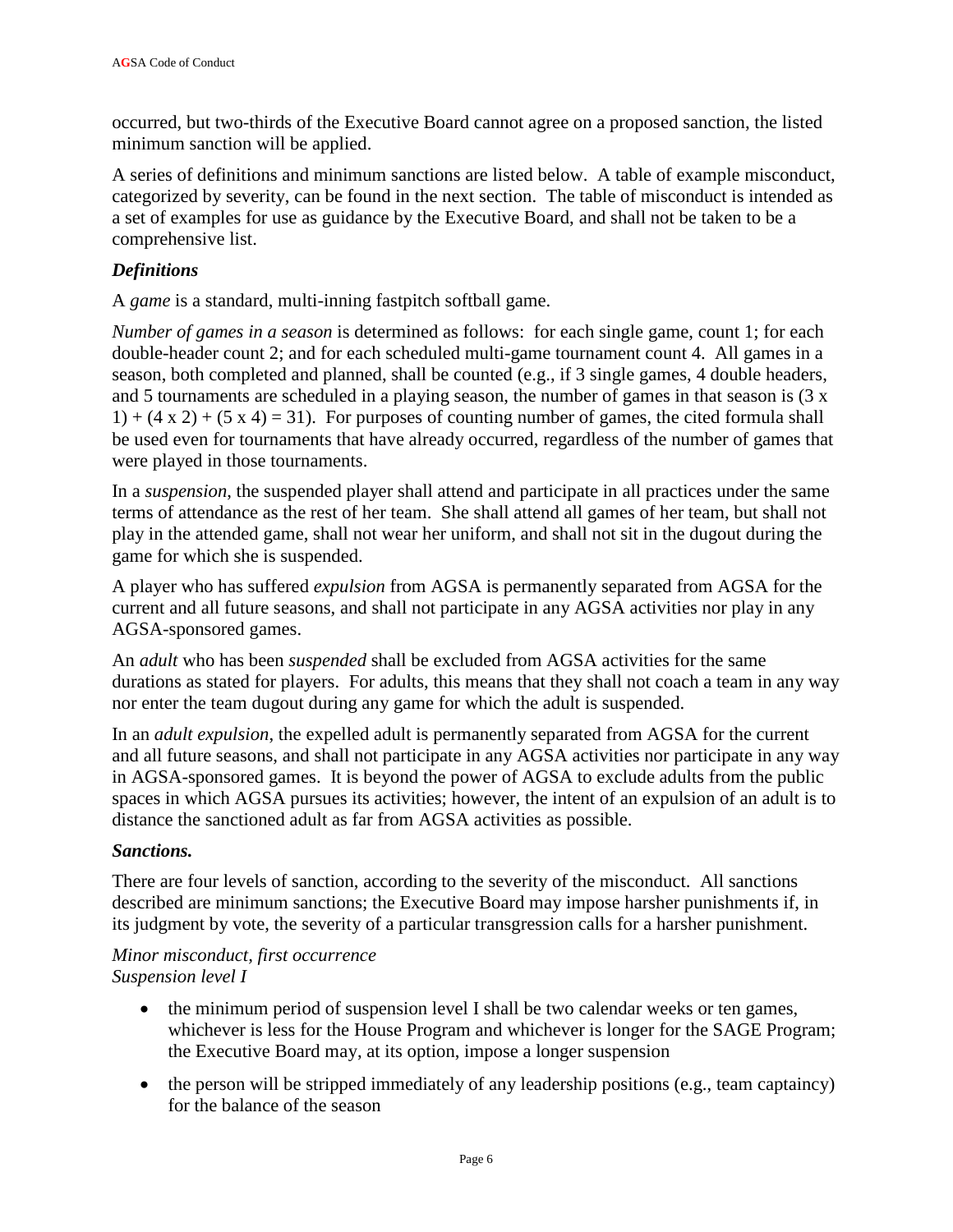- The loss of right to participate in games commences with the date of adjudication by the Executive Board, or with the date of adjudication by the appeal before the General Board, whichever is later
- unexcused missed practices and/or games will be added to the period of suspension
- If a suspension covers any part of a double-header or tournament, the suspension shall be in effect for the entire double-header or tournament
- If the suspension occurs late in the season such that the entire period of suspension cannot be completed in the current season, the Executive Board or General Board may, at its option, extend the remainder of the term of suspension into the following season

#### *Intermediate misconduct, first occurrence, or Minor misconduct, second or third occurrence Suspension level II.*

Minimum sanctions for *suspension level II* are similar to those for suspension level I, with the following differences:

- the minimum period of suspension level II shall be four calendar weeks or twenty games, whichever is less for the House Program and whichever is longer for the SAGE Program; the Executive Board may, at its option, impose a longer suspension
- the person shall be stripped immediately of any leadership positions (e.g., team captaincy), and shall not be eligible for such positions in future seasons

#### *Serious misconduct, first occurrence;*

*Intermediate misconduct, second or additional occurrence; Minor misconduct, fourth or additional occureance (suspension level III):*

Minimum sanctions for *suspension level III* are similar to those for suspension level II, with the following differences:

- the minimum period of suspension level II shall be eight calendar weeks or forty games, whichever is less for the House Program and whichever is longer for the SAGE Program; the Executive Board may, at its option, impose a longer suspension
- the person shall be stripped immediately of any leadership positions (e.g., team captaincy), and shall not be eligible for such positions in future seasons

#### *Severe misconduct, first occurrence; Serious misconduct, second occurrence Expulsion*

• The person shall be permanently expelled from AGSA and shall not be eligible to participate in any AGSA activity in perpetuity.

Persons subject to sanction under the terms of this policy shall not be offered a refund of fees paid to AGSA.

#### *Consequences of sanctions.*

The Ad Hoc committee on Code of Conduct and the Executive Board explicitly recognize that the imposition of a sanction on a team member or members may adversely affect that team's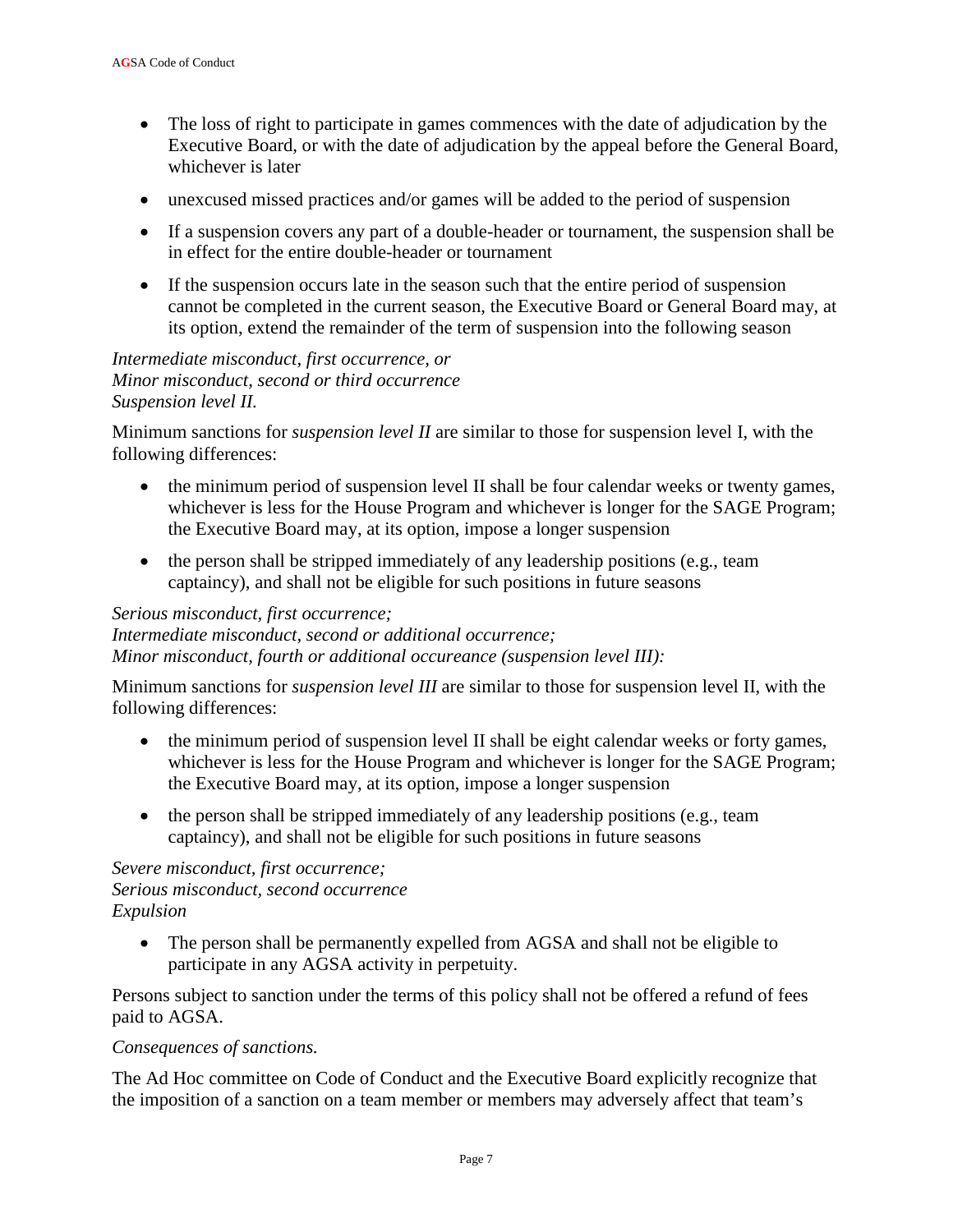ability to compete to its best ability in a contest, or may cause a team not to be able to compete in a contest at all. While such a turn of events is recognized to be unfortunate, the possibility of such effects on a team's competitiveness shall not be taken into account when assigning or enforcing sanctions.

## **5.8 Record-keeping requirements.**

A record shall be prepared and maintained of behaviors and persons sanctioned by AGSA and of the terms of the applied sanctions. Names of persons accused but not found to have committed infractions will not be entered into the record. The Executive Board shall review the record of applied sanctions when deciding on sanctions for new incidents. The record of behaviors and of persons found to have committed infractions shall be held close, protected, and treated as confidential by the Executive Board.

The Executive Board is duty-bound to keep these records private. There are only two permissible uses of the records:

- 1. To examine the infraction and sanction record of an accused individual to determine whether previous offences by the individual have been recorded, and to report that history to the Board at the individual's hearing and appeal. In this case, both the individual's name and the list of that person's prior infractions shall be reported to the Board.
- 2. To determine the history of sanctions applied for similar infractions, and to present that history to the Board when it determines the sentence for an individual's infraction at the individual's hearing or appeal. In this case, only descriptions of violations and the sanctions imposed shall be reported to the Board; names of offenders shall not be reported.

## **5.9 Enforcement.**

It shall be among the duties of all Executive Board members to ensure that the terms of the sanctions are observed in each case. Any AGSA member may bring to the attention of any voting member of the Executive Board the allegation that a violation of a sanction has occurred, that is, that a sanctioned player is not keeping to the terms of her sanction. The voting Executive Board member shall bring the allegation before the Executive Board within 48 hours of receiving the complaint. The Executive Board shall issue a ruling within 48 hours of having been notified. No individual member of AGSA, acting without expressed Executive Board approval, is authorized to impose a sanction.

## **6 EXCLUSION OF MUNDANE ISSUES**

Nothing in this document shall be construed to limit the authority and responsibility of coaches to discipline their team members for issues that do not rise to the level of the violations described in the section *Classifications of Misconduct*. That is, ordinary, mundane team operations remain the purview of team coaches.

# **7 EXAMPLE CLASSIFICATIONS OF MISCONDUCT**

The following table shows examples of prohibited behavior at four levels of severity. The table is not intended to be comprehensive, only illustrative. Absence of a behavior from this table